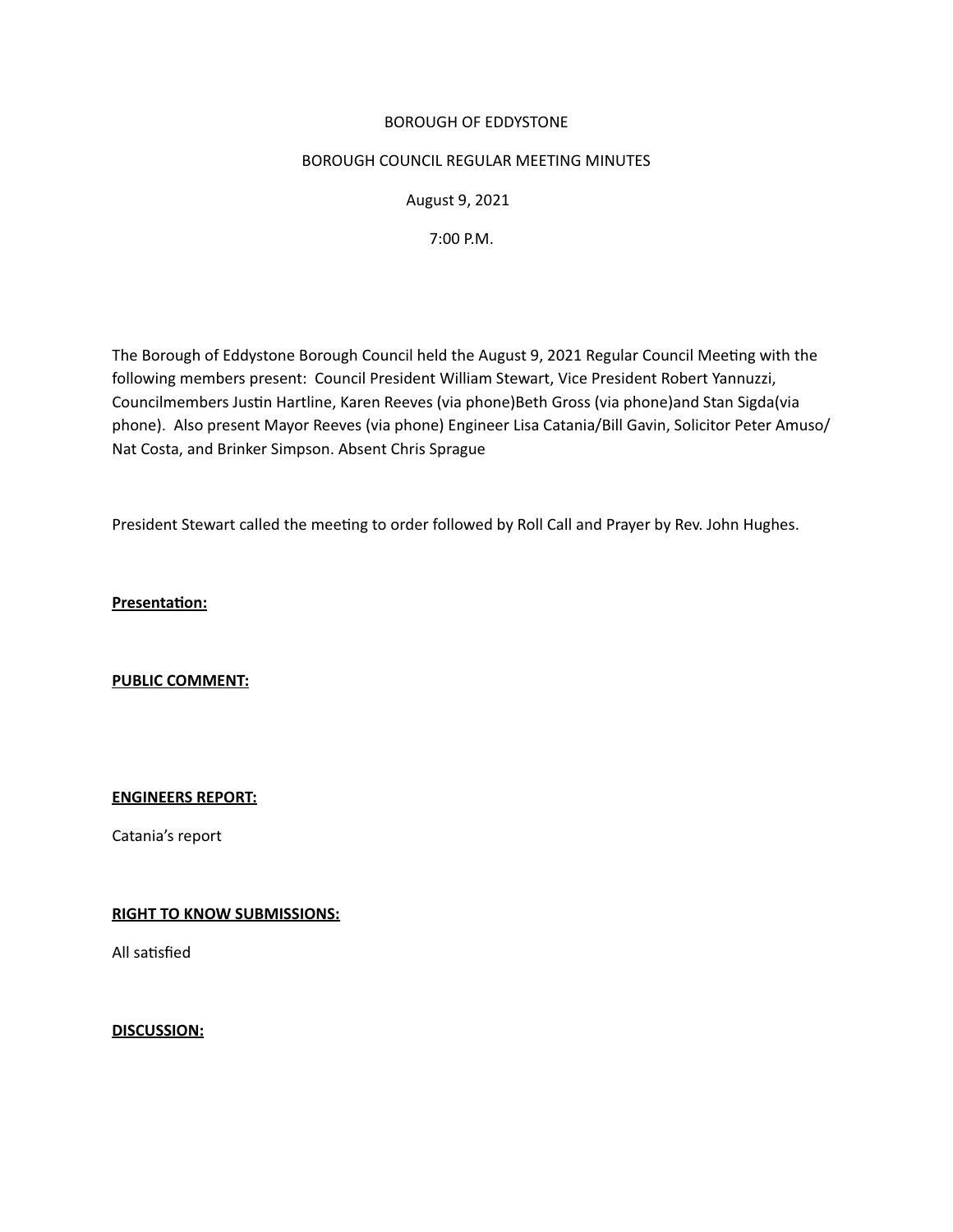Michael Dugan reported that Highway needs new signs ordered to help keep trucks out of town. Michael also commented regarding the Aero Aggregate's material leaking out of their property going thru town into our storm drains.

Councilman Sigda is concerned with the Aero material getting in the drains and possibly causing irritation to residents skin from the water backed up in their basements. 

Mandy Hall suggested normal delivery trucks be permited to go in town and all others must use 291 to enter Penn Terminals to help keep tractor trailers out of town.

Jesse Coulter reported that he has video of the materials floating down the street on a sunny day with no rain. Jesse also commented that he would help volunteer to make sure residents have fire extinguishers and smoke detectors.

Mayor Reeves requested additonal signage on all streets coming from Chester Pike to help ensure the truck drivers can see No Trucks except local deliveries. Signs are faded and need to be refreshed. Mayor Reeves also stated this at the July 2021 meetng which was not mentoned in the minutes and this is now noted for both July 2021 and August 2021 Council Meetng minutes.

Councilwoman Reeves requests the Fire Department/EMS report provides all informaton as to calls responded to and calls unable to be responded to, advises to contact Delcom if needed. Councilwoman Reeves also requested Catania to report properties that fail inspection be reported as well as when the property is re-inspected and approved.

Mayor Reeves granted permission to Police Chief Mokshefsky to start the interview process for a new full time police officer.

# **Acton Items**

Motion: Approval of Minutes from Zoom Regular Council Meeting (07/12/2021) Motion made by Beth Gross, 2<sup>nd</sup> by Rob Yannuzzi, Motion carries 6-0

Motion: To approve the Treasurer's Report for the month of July 2021 as reported by Christine McMenamin of Brinker Simpson, Motion made Beth Gross, 2<sup>nd</sup> by Stan Sigda, Motion carries 6-0

Motion: To approve the Cash Receipts & Disbursements Journal for the month of July 2021 as reported by Christine McMenamin of Brinker Simpson, Motion made by Stan Sigda, 2<sup>nd</sup> by Rob Yannuzzi, Motion carries 6-0

Motion: To approve the Police Report for the month of July 2021 as presented by Dawn Jones for Chief Mokshefsky (police emergency) Motion made by Rob Yannuzzi, 2<sup>nd</sup> by Beth Gross, Motion carries 6-0

Motion: To approve the Fire Report/EMS report for the month of July 2021 as reported by Dawn Jones for Chief Terry Burke, Motion made by Justin Hartline, 2<sup>nd</sup> by Rob Yannuzzi, Motion carries 5-1 Karen Reeves (No)